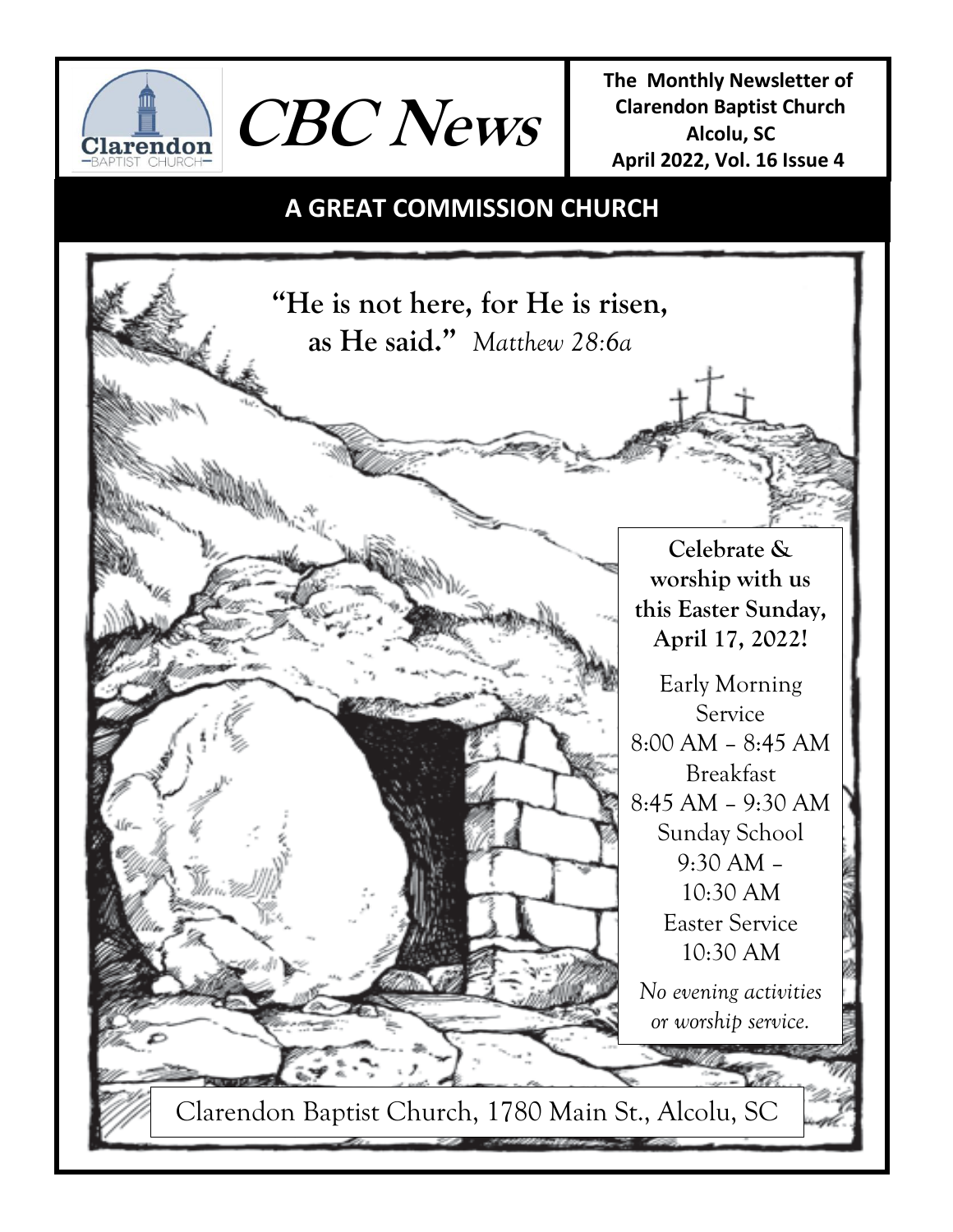| <b>Building Attendant: Mack Mutchler</b> |                                |                            | <b>Happy Birthday</b>                                        |        |
|------------------------------------------|--------------------------------|----------------------------|--------------------------------------------------------------|--------|
| <b>Nursery</b>                           |                                | 22                         | Aidan Briley                                                 | Please |
| 4.3                                      | Patti Odom                     | 28                         | Lenn Gardner                                                 | church |
|                                          | 4.10 Beth Etheridge            |                            | Halle Thompson                                               | have i |
| 4.17                                     | Kim Gardner                    | 29                         | <b>Nancy McInnis</b>                                         | bi     |
| 4.24                                     | <b>Crystal Thompson</b>        |                            |                                                              |        |
| <b>Counting Committee</b>                |                                | <b>Calendar of Events</b>  |                                                              |        |
| 4.3                                      | Dr. Robert Etheridge,          | 7                          | Men's Fellowship, 7 PM, CB                                   |        |
|                                          | <b>Tommy Geddings</b>          | 11                         | Ladies' Fellowship (Details                                  |        |
| 4.10                                     | Tabitha Gardner, Jodi Thompson | 12                         | Deacons Meeting, 7 PM                                        |        |
| 4.17                                     | Jewell Brown, Amy Chappell     | 17                         | <b>EASTER</b> (Schedule on front)                            |        |
| 4.24                                     | Betsy Jordan, Patti Odom       |                            |                                                              |        |
| <b>Ushers</b>                            |                                |                            | All ladies are invited to                                    |        |
| 4.3                                      | John Horton, John Thompson     |                            | <b>April Ladies' Fellows</b>                                 |        |
| 4.10                                     | Lenn Gardner, Les Odom         |                            | We will meet Mon., Ap                                        |        |
| 4.17                                     | John Smith, Hal Thompson       | 6 - 8 PM in the Fellowship |                                                              |        |
| 4.24                                     | Tom Chappell, Brent Jordan     |                            | attending are asked to bring<br>share and to invite a friend |        |

#### **PRAYER MINISTRY**

#### **CBC Members**

Johnny Baker, Jennie DuRant, Valorie Evans, Dan McInnis, VeLinda Reynolds, Ray Richburg, Shaun Richburg, \*Berneice Smith, Will Thomas

#### **FAITH PROMISE MISSIONARIES**



**Elan & Rani Rajamani** International Friendship Ministries Bloomington Branch PO Box 1364 Bloomington, IN 47402-1364

### **Happy Birthday**

*Please contact the church office if we have missed your birthday.*

#### **Calendar of Events**

- **CBC FH**
- **ls below)**
- 

to the **April Ladies' Fellowship**! pril 11, p Hall. All ina a dish to friend to come with them.

On Easter Sunday, we invite you to be part of the **Flowering of the Cross**, an ancient and meaningful tradition that represents the transition from Good Friday to Easter, from meditation on



Jesus' death to joyful celebration of the resurrection. Purchase or pick fresh flowers and greenery from your garden or yard and bring them to the church. When you arrive, place your flowers on the cross.

Together, we will transform a barren cross, a reminder of Jesus' death, into an Easter symbol. Covered with fresh, living flowers, the cross serves not only as an emblem of Jesus' resurrection but also of the continuing presence of Christ among today's Christians.